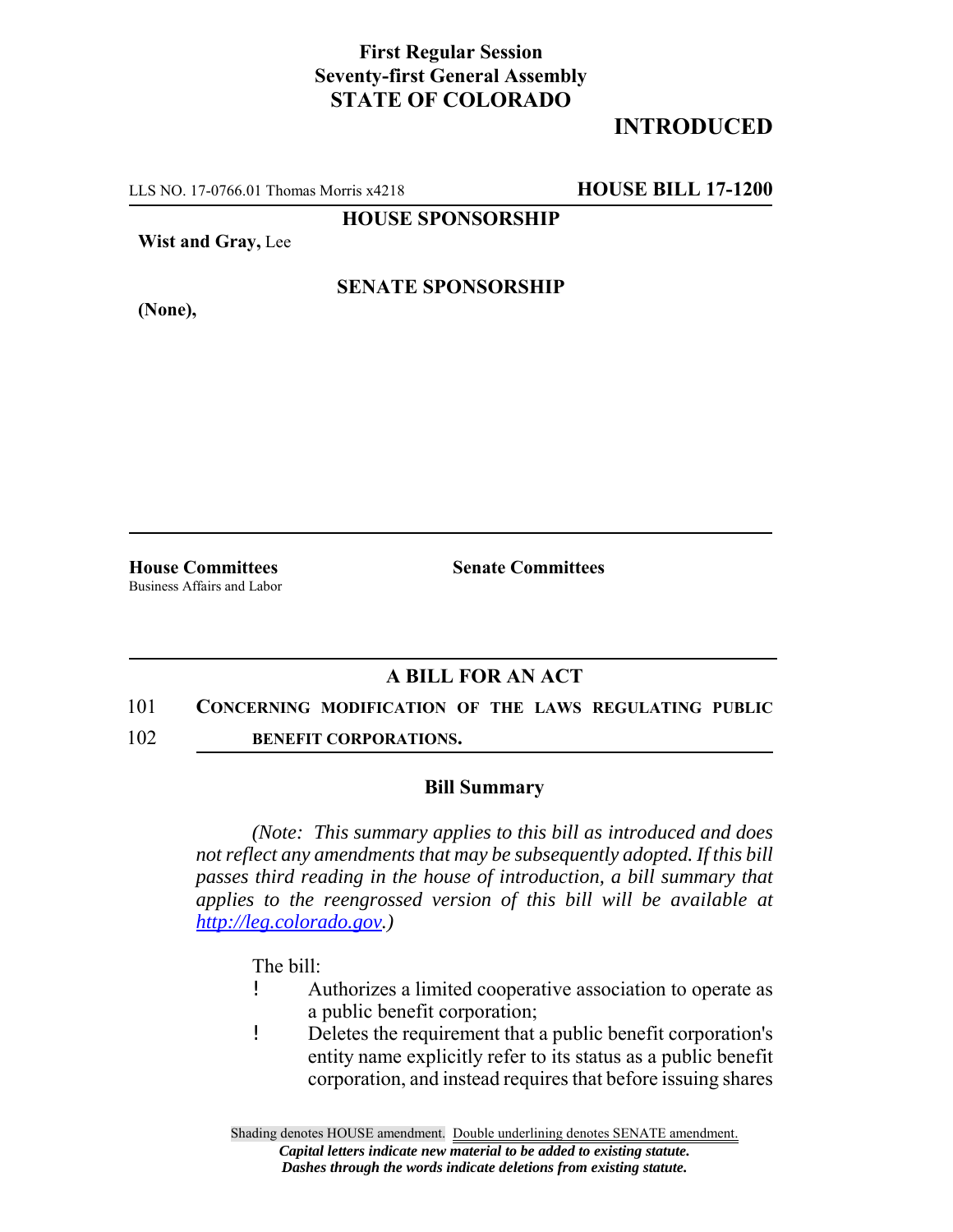of stock or disposing of treasury shares that are not required to be federally registered, the public benefit corporation must provide notice to the person to whom the stock is issued or who acquires the treasury shares that it is a public benefit corporation (**section 1** of the bill);

- ! Subjects transactions to opt out of status as a public benefit corporation to the requirement to get shareholder approval (**section 2**);
- ! Clarifies the requirements applicable to the filing of the annual public benefit report (**section 4**); and
- ! Clarifies that the existence of a provision of the public benefit corporation law does not of itself create an implication that a contrary or different rule of law is or would be applicable to an entity that is not a public benefit corporation (**section 5**).
- 1 *Be it enacted by the General Assembly of the State of Colorado:*
- 

2 **SECTION 1.** In Colorado Revised Statutes, 7-101-503, **amend**

3 (1) introductory portion,  $(1)(a)$ , and  $(4)$  as follows:

 **7-101-503. Public benefit corporation - definitions - contents of articles of incorporation.** (1) A public benefit corporation is a for-profit corporation organized under and subject to the requirements of 7 the "Colorado Business Corporation Act", articles 101 to 117 of this title 8 TITLE 7, or a domestic cooperative organized under article 55, or 56, OR 58 of this title TITLE 7 that is subject to the "Colorado Business Corporation Act", that is intended to produce a public benefit or public benefits and to operate in a responsible and sustainable manner. To that end, a public benefit corporation shall be managed in a manner that balances the shareholders' pecuniary interests, the best interest of those materially affected by the corporation's conduct, and the public benefit identified in its articles of incorporation. In its articles of incorporation, a public benefit corporation shall:

17 (a) Identify within its statement of business or purpose pursuant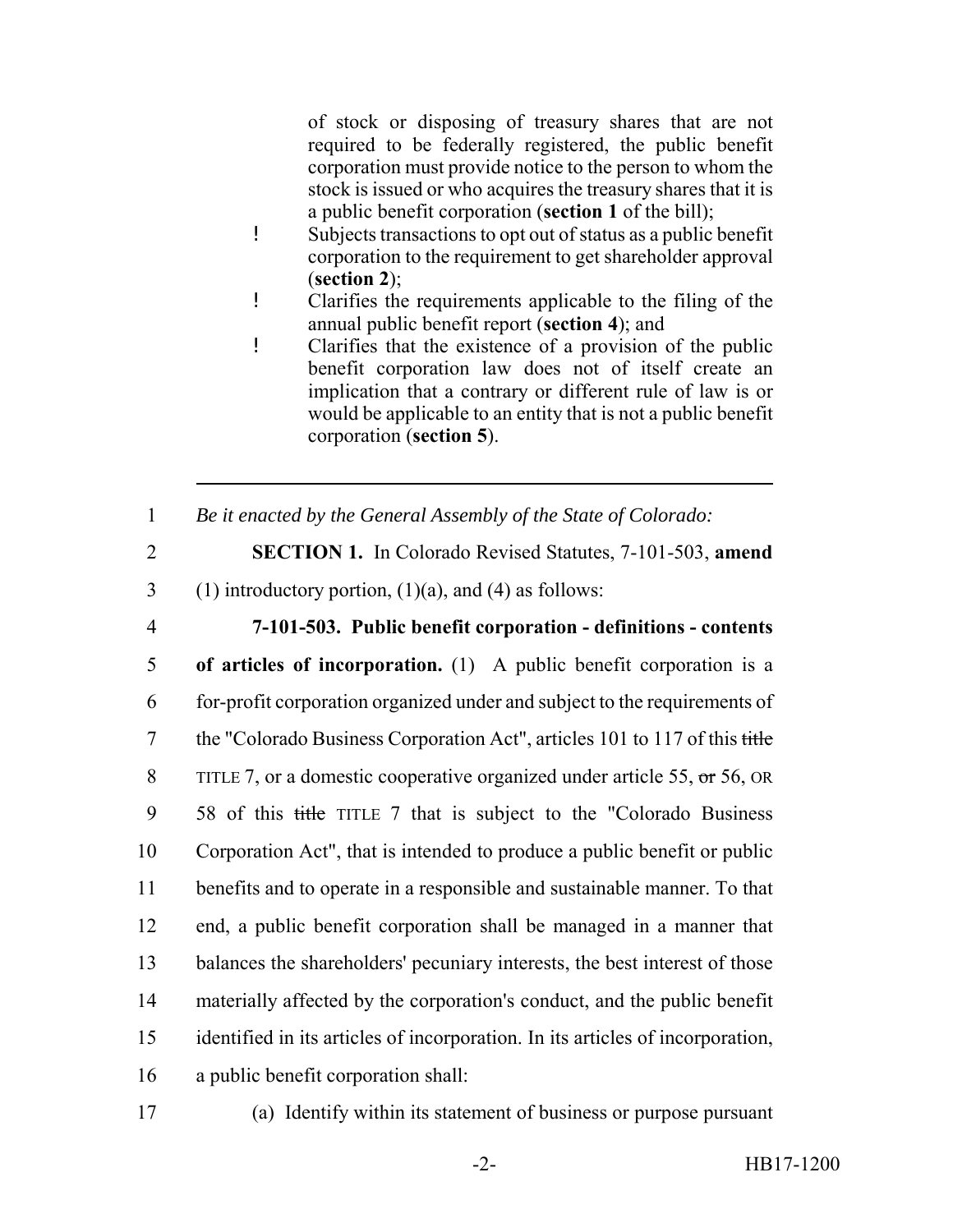to section 7-103-101 (1) one or more specific public benefits to be promoted by the PUBLIC BENEFIT corporation; and

 (4) The domestic entity name of a public benefit corporation must, 4 without exception, MAY contain the words "public benefit corporation", the abbreviation "P.B.C." OR "PUB. BEN. CORP.", or the designation "PBC", WHICH SHALL BE DEEMED TO SATISFY THE REQUIREMENTS OF SECTION 7-90-601 (3)(a), and MUST otherwise satisfy the requirements of 8 section 7-102-102 (1)(a). IF THE NAME DOES NOT CONTAIN THE LANGUAGE 9 SPECIFIED IN THIS SUBSECTION (4), THE PUBLIC BENEFIT CORPORATION SHALL, BEFORE ISSUING UNISSUED SHARES OF STOCK OR DISPOSING OF TREASURY SHARES, PROVIDE NOTICE TO ANY PERSON TO WHOM THE STOCK 12 IS ISSUED OR WHO ACQUIRES THE TREASURY SHARES THAT IT IS A PUBLIC BENEFIT CORPORATION; EXCEPT THAT THE NOTICE NEED NOT BE PROVIDED 14 IF THE ISSUANCE OR DISPOSAL IS PURSUANT TO AN OFFERING REGISTERED UNDER THE FEDERAL "SECURITIES ACT OF 1933", 15 U.S.C. SEC. 77a ET SEQ., AS AMENDED, OR IF, AT THE TIME OF ISSUANCE OR DISPOSAL, THE PUBLIC BENEFIT CORPORATION HAS A CLASS OF SECURITIES THAT IS REGISTERED UNDER THE FEDERAL "SECURITIES EXCHANGE ACT OF 1934", 15 U.S.C. SEC. 78b ET SEQ., AS AMENDED.

 **SECTION 2.** In Colorado Revised Statutes, 7-101-504, **amend** 21 (2), (4)(b), and (4)(c); and **add** (4)(d) as follows:

 **7-101-504. Certain amendments and mergers - votes required - dissenter's rights.** (2) The restrictions of this section do not apply before the corporation has received payment for any of its capital stock. 25 In the case of a domestic cooperative formed under article 55,  $\sigma$  56, OR 26 58 of this title TITLE 7 that is subject to the "Colorado Business" 27 Corporation Act", articles 101 to 117 of this title TITLE 7, an action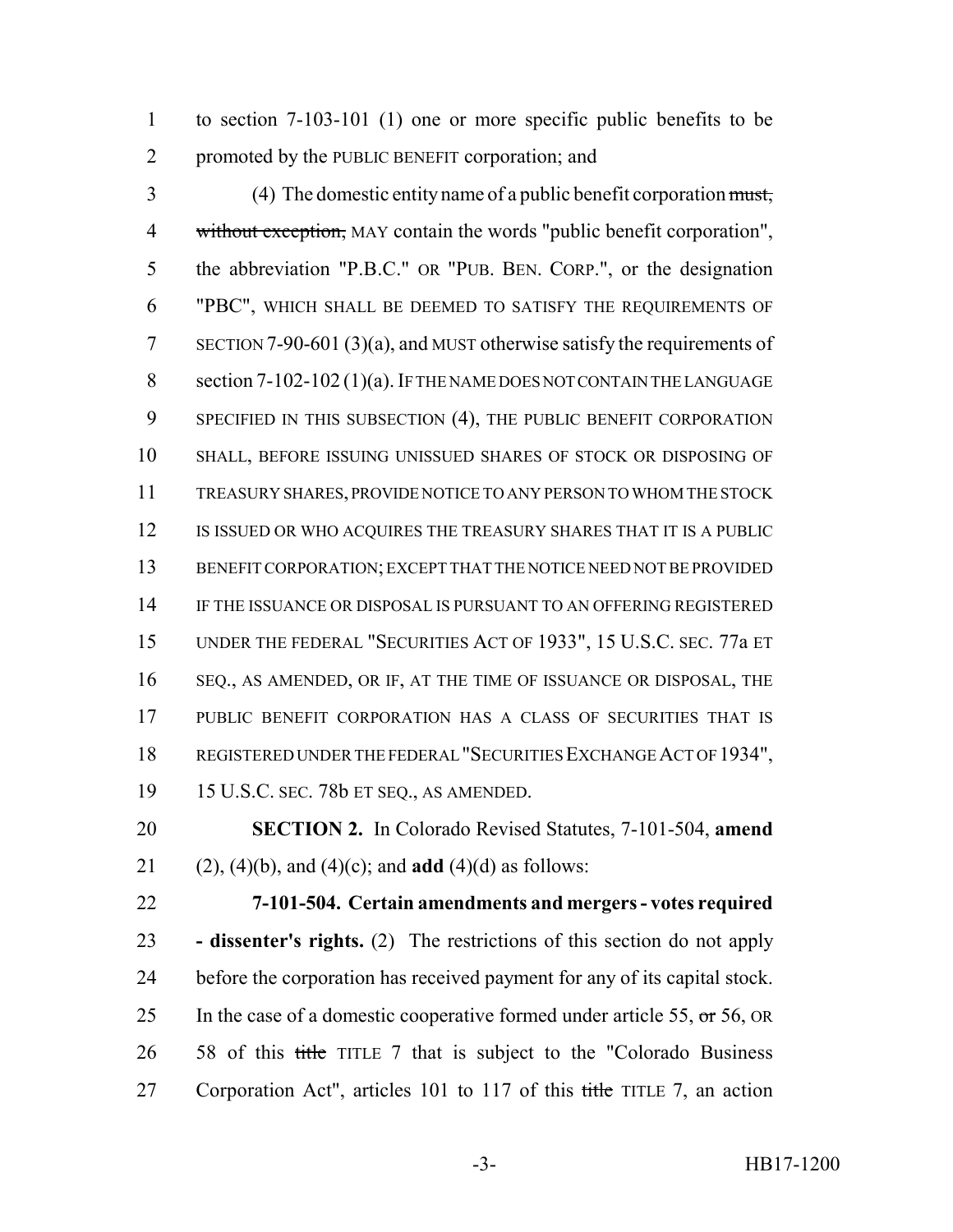described in subsection (1) OR (4) of this section must be approved by vote or consent of the holders of every class or series of equity interest in the entity that are entitled to vote on the action by at least two-thirds of the votes or consents that all of those holders are entitled to cast on the action.

 (4) Notwithstanding any other provision of this part 5, a corporation that is a public benefit corporation shall not, without the approval of two-thirds of the outstanding shares of each class of shares of the corporation of which there are outstanding shares, whether voting or nonvoting:

 (b) Convert into another domestic or foreign entity that is not a 12 public benefit corporation or similar entity;  $\sigma$ 

 (c) Merge with or into another entity if, AS A RESULT OF THE 14 MERGER, THE SHARES IN THE PUBLIC BENEFIT CORPORATION WOULD BECOME, BE CONVERTED INTO, OR BE EXCHANGED FOR THE RIGHT TO RECEIVE:

(I) CASH;

 $(H)$  (II) As a result of the merger, the shares in such corporation would become, be converted into, or be exchanged for the right to receive Shares or other equity interests in a domestic or foreign corporation that 21 is not a public benefit corporation or similar entity; and OR

**(H)** (III) SHARES OR OTHER EQUITY INTERESTS IN A DOMESTIC OR FOREIGN PUBLIC BENEFIT CORPORATION OR SIMILAR ENTITY, the articles 24 of incorporation or similar governing instrument of the domestic or foreign corporation that is not a public benefit corporation or similar 26 entity WHICH do not contain the identical provisions identifying the public benefit pursuant to section 7-101-503 (1); OR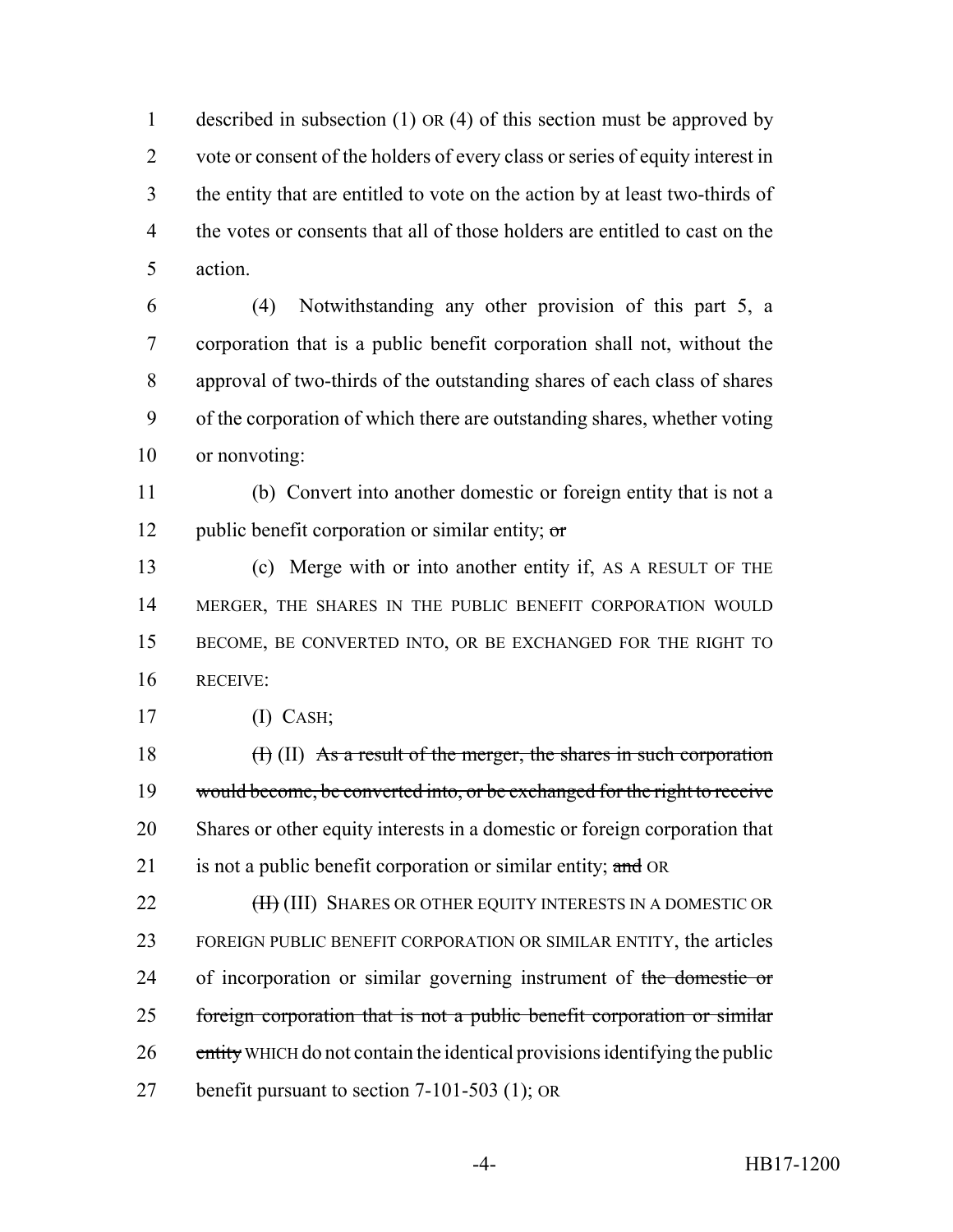(d) SELL, LEASE, EXCHANGE, OR OTHERWISE DISPOSE OF ALL, OR SUBSTANTIALLY ALL, OF THE PROPERTY OF THE PUBLIC BENEFIT CORPORATION IN A TRANSACTION FOR WHICH A SHAREHOLDER VOTE IS REQUIRED UNDER SECTION 7-112-102 (1).

 **SECTION 3.** In Colorado Revised Statutes, 7-101-506, **amend** (3) as follows:

 **7-101-506. Duties of directors.** (3) The articles of incorporation of a public benefit corporation may include a provision that a disinterested director's failure to satisfy this section does not, for the 10 purposes of section 7-108-401 OR 7-108-402 or article 109 of this title TITLE 7, constitute an act or omission not in good faith or a breach of the duty of loyalty.

 **SECTION 4.** In Colorado Revised Statutes, 7-101-507, **amend** (1)(a) as follows:

 **7-101-507. Benefit report - definition.** (1) A public benefit corporation shall prepare an annual report that includes:

(a) A narrative description of:

 (I) The ways in which the public benefit corporation promoted the public benefit identified in the articles of incorporation and the best interests of those materially affected by the PUBLIC BENEFIT corporation's conduct;

 (II) Any circumstances that have hindered the public benefit corporation's promotion of the identified public benefit and the best interests of those materially affected by the PUBLIC BENEFIT corporation's conduct; and

 (III) The process and rationale for selecting or changing the 27 third-party standard used to prepare the benefit report COMPLETE THE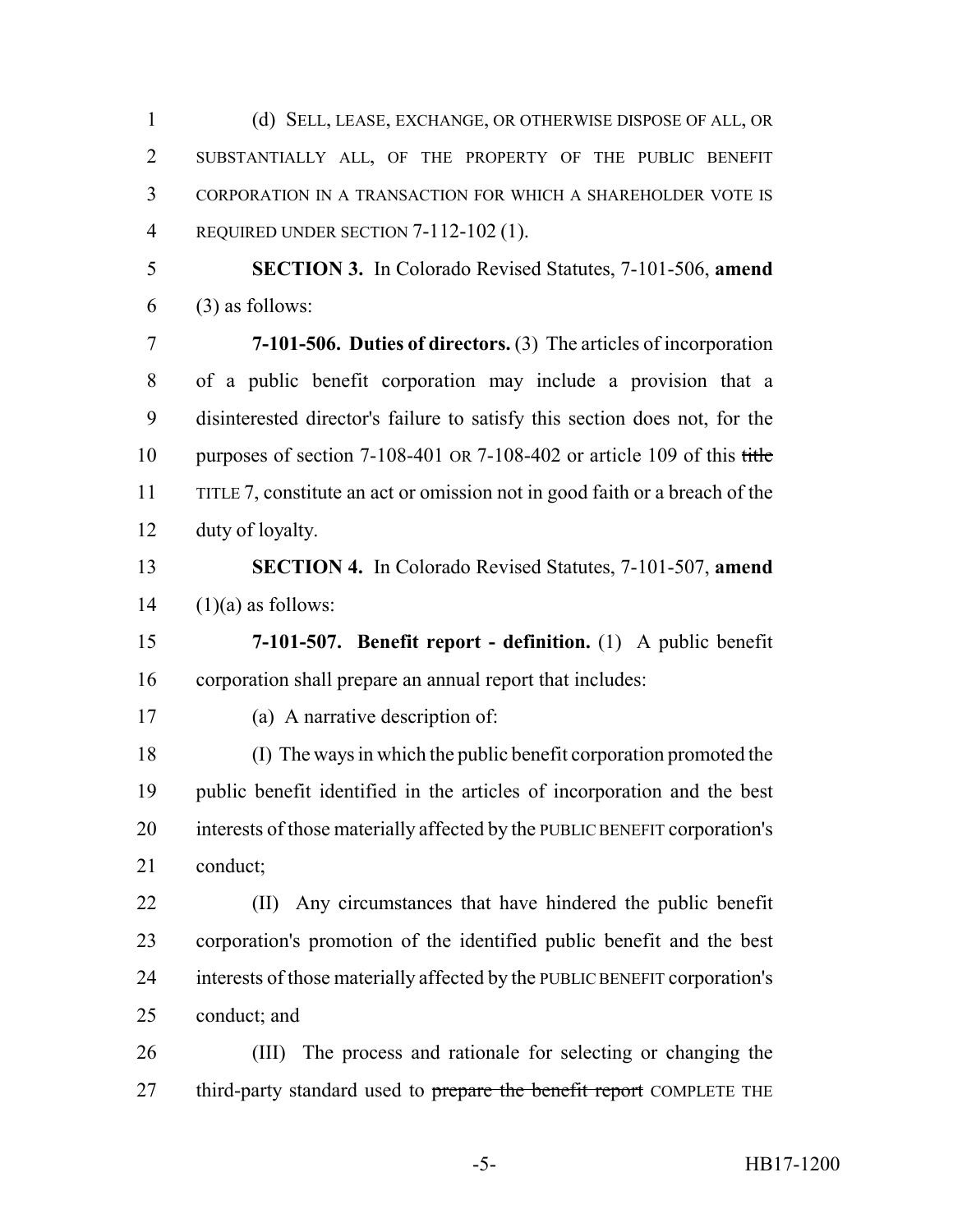1 ASSESSMENT PURSUANT TO SUBSECTION (1)(b) OF THIS SECTION; and

 **SECTION 5.** In Colorado Revised Statutes, **amend** 7-101-509 as follows:

 **7-101-509. No effect on other corporations.** (1) EXCEPT AS PROVIDED IN SECTION 7-101-504:

 (a) THE EXISTENCE OF A PROVISION OF THIS PART 5 DOES NOT OF ITSELF CREATE AN IMPLICATION THAT A CONTRARY OR DIFFERENT RULE OF 8 LAW IS OR WOULD BE APPLICABLE TO A CORPORATION OR OTHER ENTITY THAT IS NOT A PUBLIC BENEFIT CORPORATION.

 (b) This part 5 does not affect a statute or rule of law that applies 11 to a corporation that is not a public benefit corporation. except as provided in section 7-101-504.

 **SECTION 6.** In Colorado Revised Statutes, 7-90-601, **add** (3)(h) as follows:

 **7-90-601. Entity name.** (3) In addition to the requirements of subsection (2) of this section:

 (h) THE WORDS OR ABBREVIATIONS "PUBLIC BENEFIT CORPORATION", "P.B.C.", "PBC", AND "PUB. BEN. CORP." MAY BE USED IN AN ENTITY NAME ONLY BY CORPORATIONS AND COOPERATIVES THAT ARE ORGANIZED AS PUBLIC BENEFIT CORPORATIONS UNDER PART 5 OF 21 ARTICLE 101 OF THIS TITLE 7.

 **SECTION 7. Act subject to petition - effective date - applicability.** (1) This act takes effect at 12:01 a.m. on the day following the expiration of the ninety-day period after final adjournment of the general assembly (August 9, 2017, if adjournment sine die is on May 10, 2017); except that, if a referendum petition is filed pursuant to section 1 (3) of article V of the state constitution against this act or an item, section,